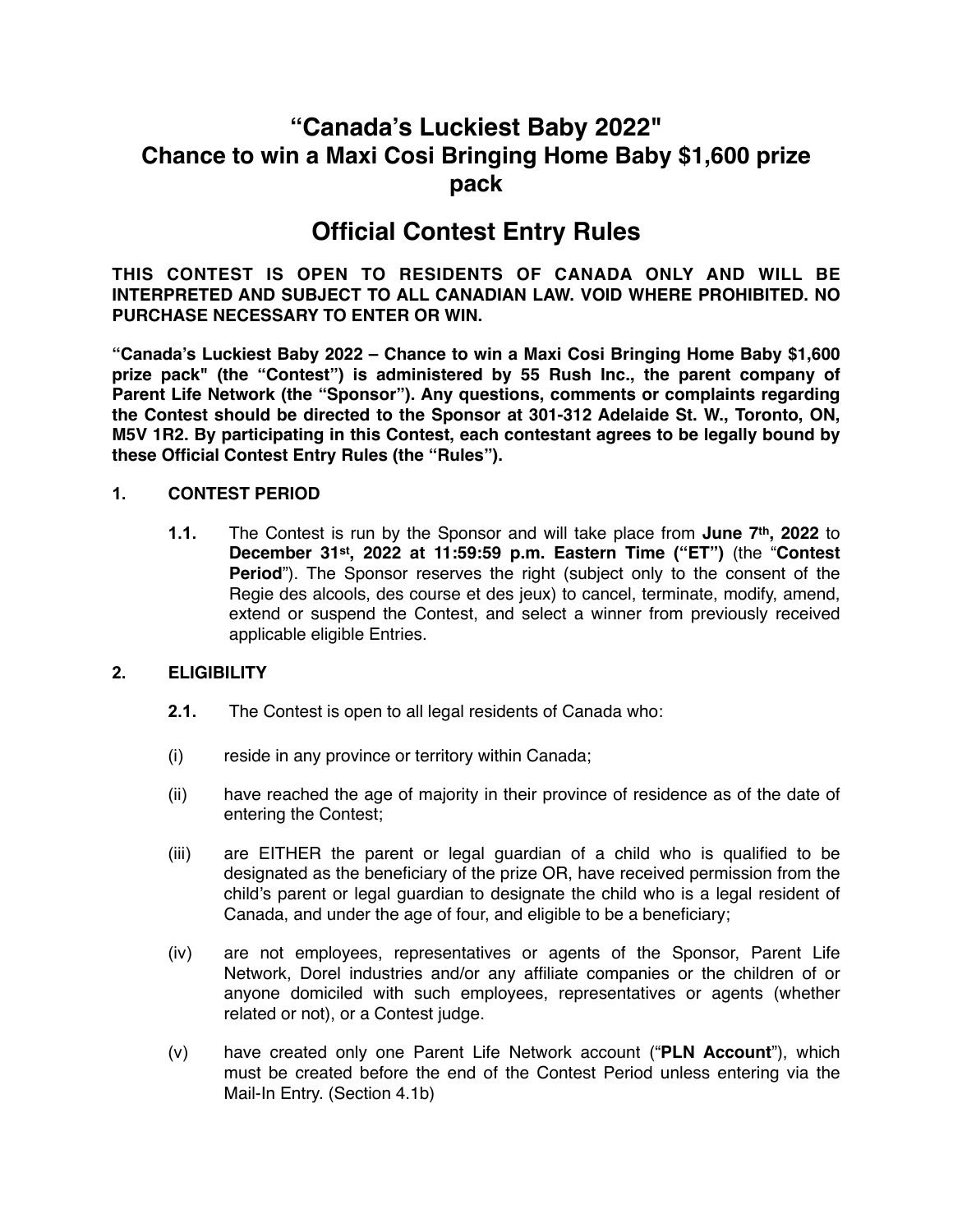(vi) have read and accepted, and agreed to comply with these Rules.

## **3. PRIZE**

**3.1.a) Maxi Cosi. Prize:** There is a total of one (1) Maxi Cosi Bringing Home Baby Prize available to be won consisting of Maxi Cosi Baby products including a travel system, bassinet and baby swing. Total estimated retail value of the prize is \$1,600. All amounts in these Rules are in Canadian dollars. The sponsor reserves the right to substitute any portion of the price with an item of equal value.

The winner is solely responsible for payment of any applicable taxes and reporting any taxable income associated with the Prize. The Prize cannot be substituted or transferred to a third party. Any additional costs not described in these Rules as part of the Prize that are incurred in collecting and using the Prize are the winner's responsibility.

#### **4. METHODS OF ENTRY**

- **4.1. Contest Entry:** To enter the Contest for a chance to win the Maxi Cosi Bringing Home Baby Prize, the contestant must complete either the Online Entry and Registration OR the Mail in Entry.
	- **4.1.a) Method One Online Entry and Registration:** To enter the Contest for a chance to win the Maxi Cosi Bringing Home Baby Prize online, the contestant must:
		- (i) Visit the Contest website at <http://clb2022.parentlifenetwork.com/>;
		- (ii) Login with an active Parent Life Network account **("PLN Account")** OR create a new PLN Account. To create a new PLN Account a contestant must provide a valid email, choose a password, and then provide a full name, birth date, and home postal code. To create a new Account a contestant must also agree to receive Commercial Electronic Messages (**"CEM's"**) from the Parent Life Network (**"PLN"**) but may unsubscribe from such messages at any time by visiting Contest by visiting [parentlifenetwork.com/user/communication](http://parentlifenetwork.com/user/communication) or from within any CEM sent to the user without affecting their entry or odds of winning in the contest;
		- (iii) Complete the Contest Entry Form (the "**CE Form**"). To Complete the CE Form Contestants must agree to allow PLN to share their registration details with Dorel industries for the purpose of email marketing (you may unsubscribe at any time without affecting your entries) and click enter to agree to the contest rules. The contestant will then obtain ten entries into the Contest for a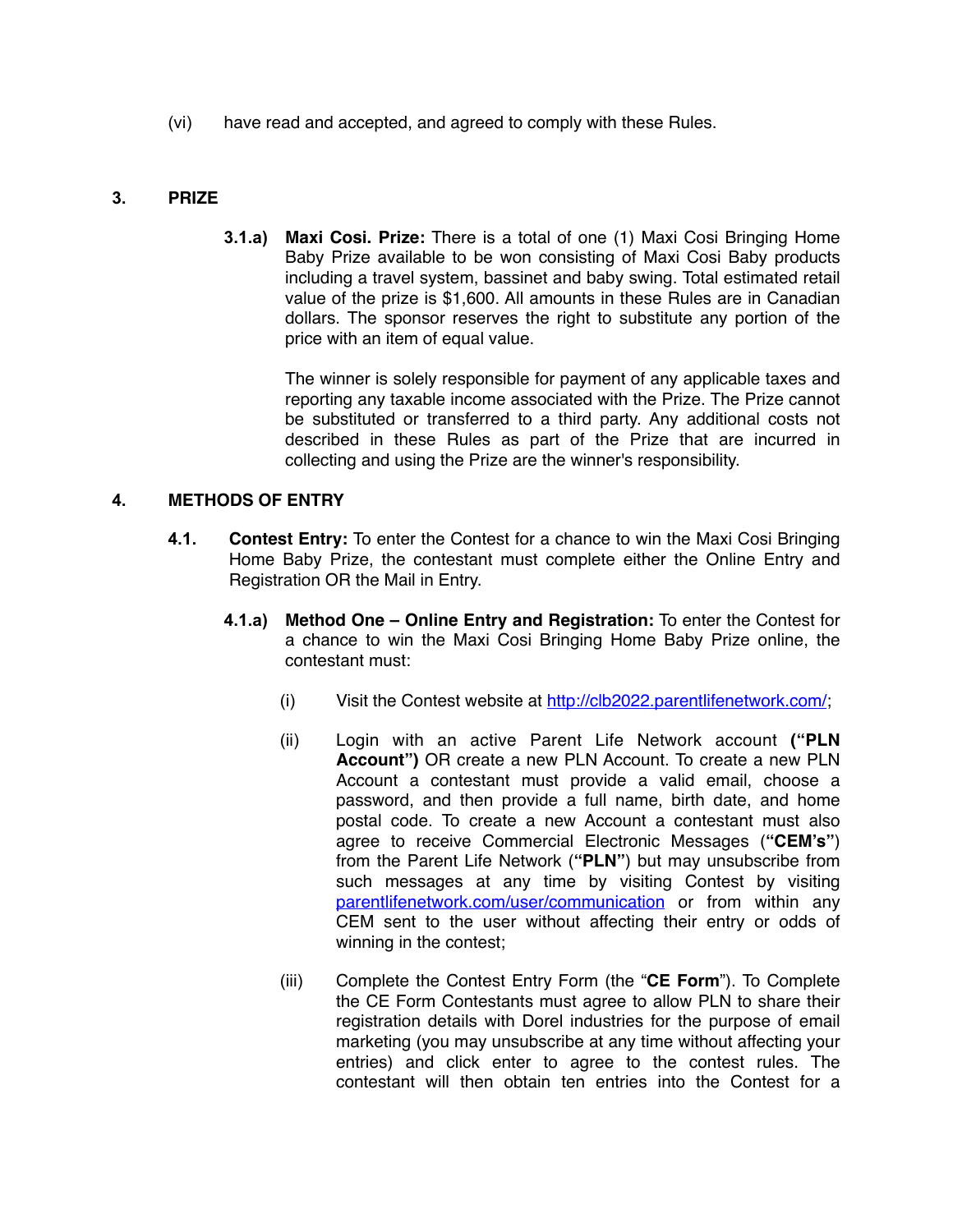chance to win the Maxi Cosi Bringing Home Baby Prize and will be registered with the Contest.

Incomplete CE Forms or CE Forms completed by PLN Accounts containing false information may be deemed invalid and may be disqualified at the Sponsor's sole discretion. Only fully completed CE Forms with valid information received by the Sponsor's servers during the Contest Period will be accepted for online entry into this Contest.

- **4.1.b) Method Two Mail In Entry No Purchase Necessary:** If a contestant does not wish to enter online or does not wish to create a PLN Account or agree to have their details shared with Dorel industries and/or any affiliate companies, the contestant may: print his/her first name, last name, email address, telephone number, complete mailing address (including postal code) and signature on a plain white piece of paper (no larger than 8.5 by 11 inches) and mail it (in an envelope with sufficient postage), to the Sponsor, at: Contest Administrator, Parent Life Network, 301-312 Adelaide St. W., Toronto, ON, M5V 1R2, Attn: Canada's Luckiest Baby 2022 – Chance to win a Maxi Cosi Bringing Home Baby \$1,600 prize pack. Upon receipt and verification of a contestant's complete entry request in accordance with these Rules, the contestant will receive ten entries into the Contest. To be eligible, all mail-in entry requests must be received during the Contest Period in a separate envelope bearing sufficient postage (i.e. mass mail-in of entry requests in the same envelope will be void). The Releasees (defined in section 7.7 below) will not be responsible or liable for any lost, stolen, delayed, illegible, damaged, misdirected, insufficient postage, late or destroyed mail-in Contest entry requests.
- **4.2. Multiple Registration Not Permitted:** Contestants can only use either the Contest Website (or its iframe) or the Mail-In Entry option (section 4.1 (b)) to register for the Contest one (1) time in total. If it is discovered that a contestant has attempted to: (i) enter more than one (1) time or (ii) use (or attempt to use) multiple names, email addresses or identities to enter, or otherwise participate in, the Contest, then (in the sole and absolute discretion of the Sponsor) he/she may be disqualified from participating in the Contest and all of his/her entries may be disqualified. Use (or attempted use) of multiple identities, mail-in envelopes, email addresses and/or any automated system to register for or otherwise participate in this Contest is prohibited and is grounds for disqualification. One Registration Per Person: For greater certainty, no contestant may enter the Contest more than once regardless of the method of participation.
- **4.3. Earning Extra Entries:** Each registered contestant will have the ability to earn a maximum of 10,000 additional entries ("Extra Entries") in the Contest. All Extra Entries must be earned during the Contest Period. No purchase is necessary to obtain any Extra Entries. To earn Extra Entries a contestant may: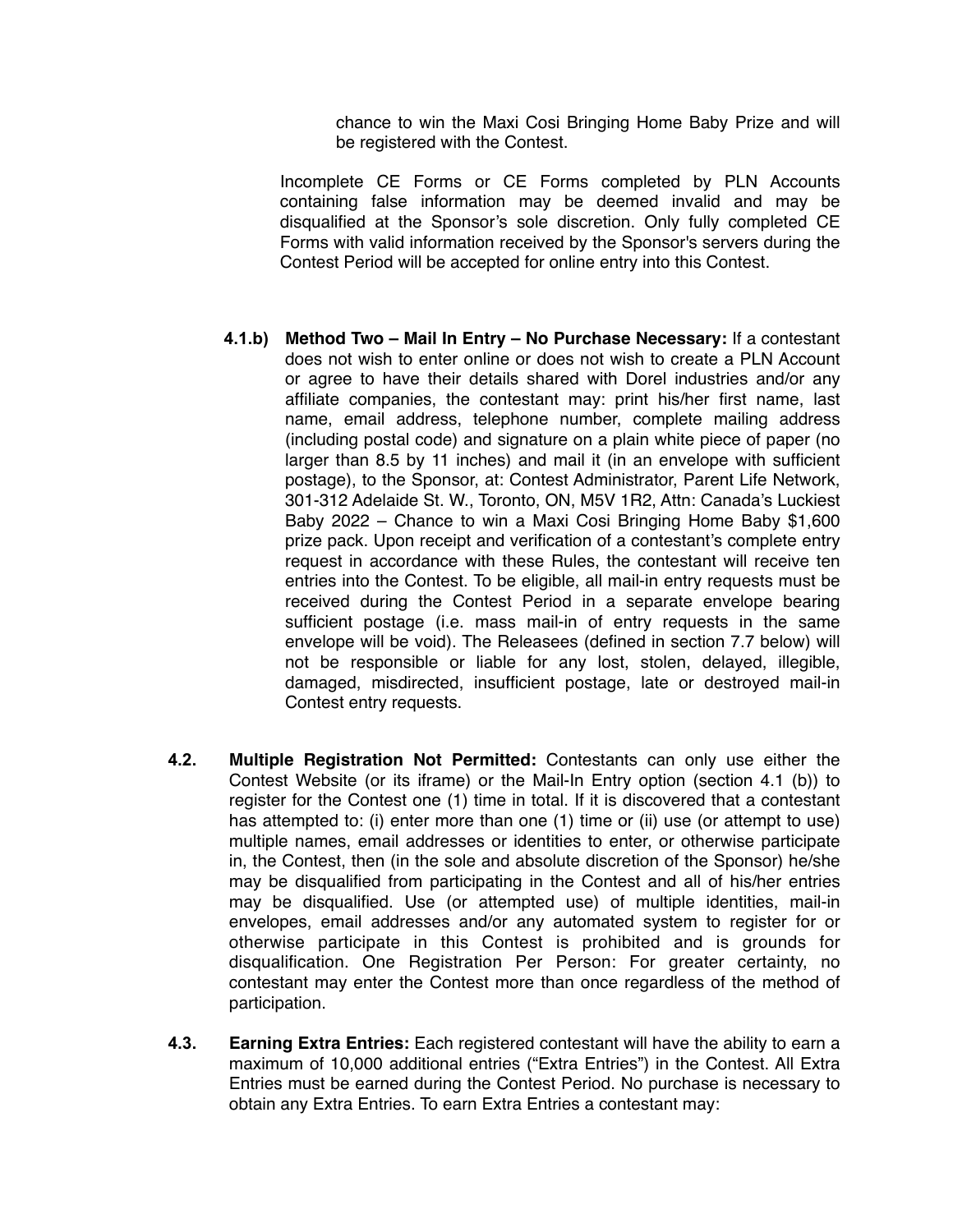- **4.3.a)** Perform specific actions ("Action") which may include, but are not limited to: subscribing to specific social media; sharing information about the Contest on social media sites; visiting specific websites; watching specific web videos; entering a specific code; uploading specific text, images or videos ("Content"); or completing a survey. Entries will be awarded when the completed Action is received by the Sponsor's server;
- **4.3.b)** Each Action completed and received by Sponsor's servers will award a specific number of Extra Entries to the contestant completing the Action. Actions may be time limited. All times published in the advertisement of Actions will be Eastern Time.
- **4.3.c)** The Sponsor reserves the right to amend these Rules (subject only to the consent of the Regie des alcools, des course et des jeux) in order to add additional means of earning Extra Entries by posting them on the Contest website. No purchase is necessary.

## **Earning Extra Entries Alternate Method – No Purchase Necessary**

To earn all extra entry options described in (a) above, alternatively a contestant may: print his/her first name, last name, email address, telephone number, complete mailing address (including postal code) and signature on a plain white piece of paper (no larger than 8.5 by 11 inches) and mail it (in an envelope with sufficient postage), to the Sponsor, at: Contest Administrator, Parent Life Network, 301-312 Adelaide St. W., Toronto, ON, M5V 1R2, Attn: Canada's Luckiest Baby 2022 – Chance to win a Maxi Cosi Bringing Home Baby \$1,600 prize pack - Extra Entries. Upon receipt and verification of a contestant's request in accordance with these Rules, the contestant will receive all entries available in (a) above added to their total number of entries before the Maxi Cosi Bringing Home Baby Prize draw is conducted. To be eligible, all mail-in requests must be received during the Contest Period in a separate envelope bearing sufficient postage. The Releasees (defined below) will not be responsible or liable for any lost, stolen, delayed, illegible, damaged, misdirected, insufficient postage, late or destroyed mail-in Extra Entries requests.

# **5. DRAW & WINNER SELECTION PROCESS**

- **5.1.** Co-Ordination with Other Canada's Luckiest Baby 2022 Contests: The Maxi Cosi Bringing Home Baby Prize draw will occur in co-ordination with all other Canada's Luckiest Baby 2022 Contests (as described at [http://](http://clb2022.parentlifenetwork.com/rules) [clb2022.parentlifenetwork.com/rules](http://clb2022.parentlifenetwork.com/rules)). Entries earned in the Contest (section 4) will be valid for every Canada's Luckiest Baby 2022 contest for which the contestant has entered.
	- **5.1.a) Random Draw**: On **January 3rd, 2023** at or about **2:00 pm ET** (the **"Draw Date"**) in the city of Toronto, in the province of Ontario, at the offices of the Sponsor, **one (1)** entry will be randomly selected from all eligible entries received by the Sponsor during the Contest Period for any Canada's Luckiest Baby 2022 Contest. If the contestant who owns the selected entry, and who is otherwise eligible to win, has entered the "Canada's Luckiest Baby 2022 – Chance to win a Maxi Cosi Bringing Home Baby \$1,600 prize pack", he or she will be the selected contestant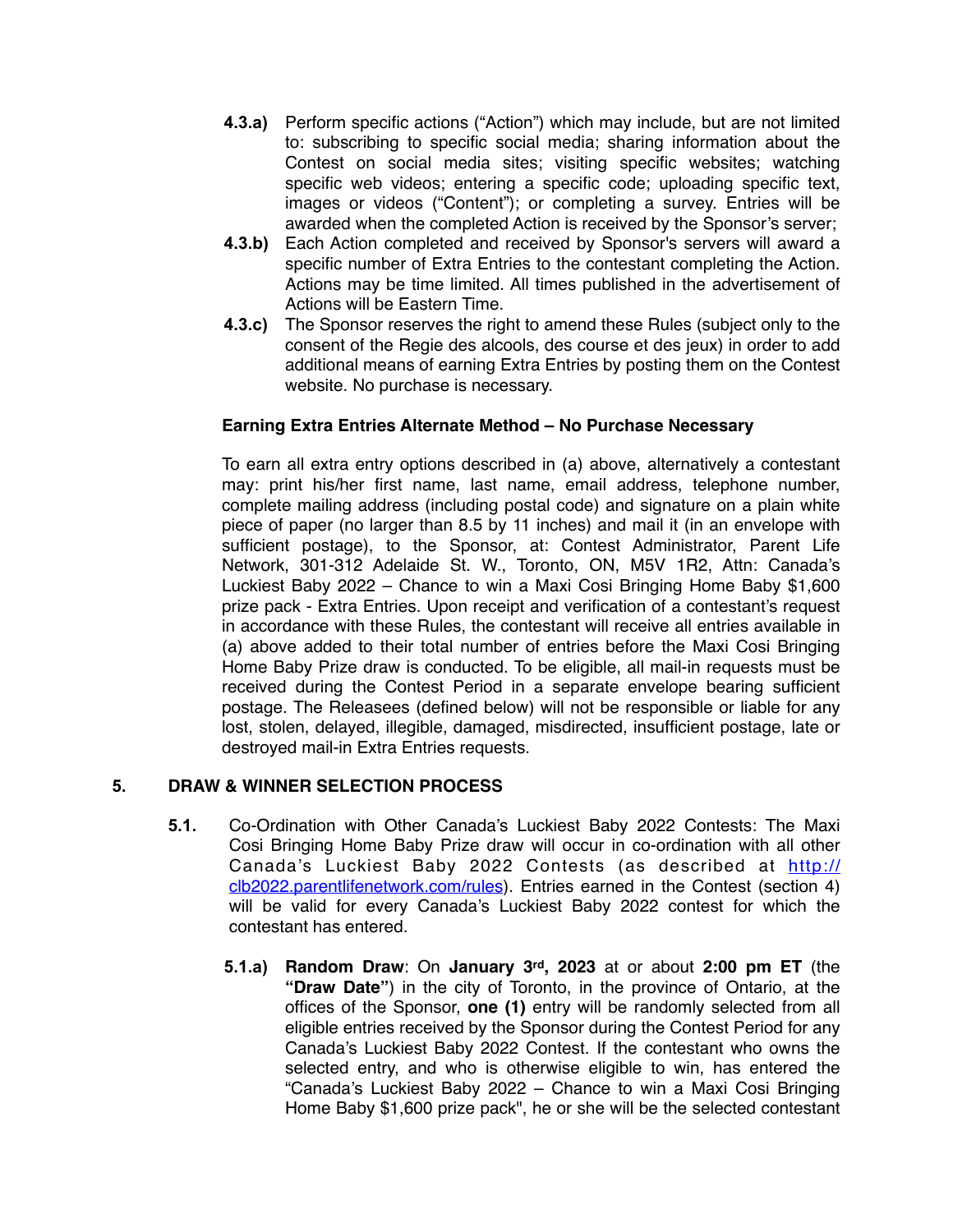who is eligible to win the Maxi Cosi Bringing Home Baby Prize subject to compliance with these Rules. In the event that the first valid entry selected in the co-ordinated draw has not entered the "Canada's Luckiest Baby 2022 – Chance to win a Maxi Cosi Bringing Home Baby \$1,600 prize pack" contest, a separate draw will take place during which **one (1)** entry will be randomly selected from all eligible entries received by the Sponsor during the Contest Period by contestants who have entered the "Canada's Luckiest Baby 2022 – Chance to win a Maxi Cosi Bringing Home Baby \$1,600 prize pack" Contest. This secondary draw will have no co-ordination with other Canada's Luckiest Baby 2022 contest draws.

- **5.2. Odds of Winning:** The odds of winning the Maxi Cosi Bringing Home Baby Prize are dependent on the number of eligible entries earned by the contestant and the number of eligible entries received by the Sponsor during the Contest Period in accordance with these Rules.
- **5.3. Contacting Selected Contestant:** Sponsor will attempt to arrange an in person meeting with the selected contestant within thirty (30) days of the draw date. If the Sponsor is unable to arrange an in person meeting within thirty (30) days of the draw date, sponsor will make an additional minimum of two (2) attempts to contact the selected contestant by email using the information provided at the time of Account registration (or on mail in entry) between thirty-one (31) and thirty-five (35) days of the Draw Date. If the selected contestant cannot be contacted (i.e. does not reply to the email from the Sponsor or its representative) within forty (40) days of the Draw Date, then he/she may be disqualified (and will forfeit all rights to the Maxi Cosi Bringing Home Baby Prize) and the Sponsor reserves the right, in its sole and absolute discretion, to select an alternate selected contestant from among the remaining eligible entries (in which case the foregoing provisions of this section shall apply to such new selected contestant).
- **5.4. Declaration and Release Form; Skill-Testing Question:** In order to be declared the confirmed Maxi Cosi Bringing Home Baby Prize Winner, the selected contestant must, in addition to meeting the Contest eligibility criteria and otherwise complying with these Rules, correctly answer a time-limited mathematical skill testing question without assistance of any kind, whether electronic or otherwise, and sign and return within 5 business days of notification by e-mail, a Declaration and Release prepared by the Sponsor which, among other things:
	- (i) confirms compliance with these Rules;
	- (ii) acknowledges acceptance of the Prize, as awarded;
	- (iii) releases the Releasees (as defined in section 7.7 below) from any liability and damage which could arise out of or in any way related to the Contest and from the awarding, receipt, possession and/or use or misuse of the Prize; and
	- (iv) allows the Licensees (as defined in section 7.8 below) to use, reproduce and/or publish in any related publicity, his/her name,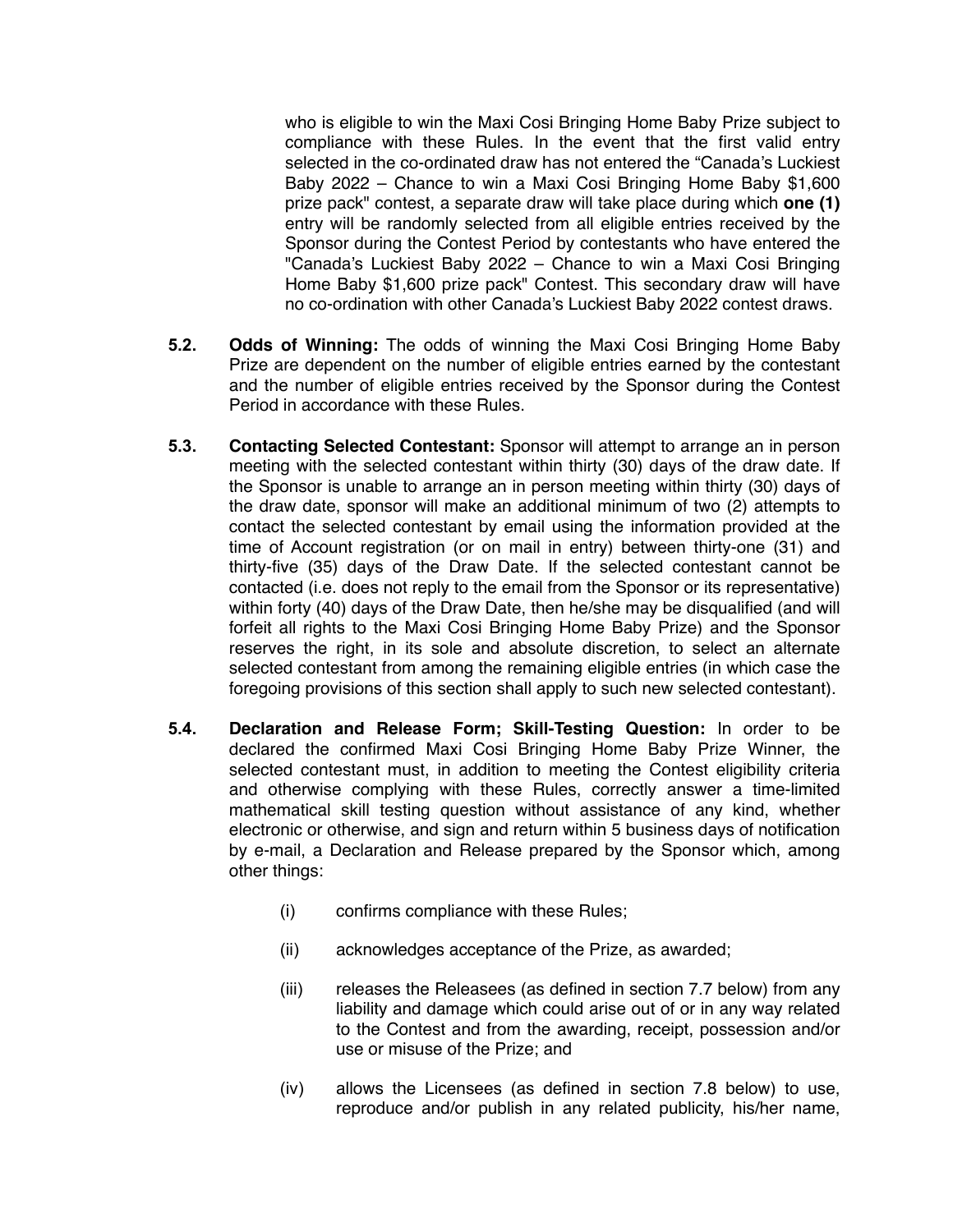photograph, image, likeness, biographical information, any statements made regarding a prize, place of residence, and/or voice for advertising and promotional purposes in perpetuity and in any manner and in any medium (including the Internet), without any compensation or further attribution or notification.

If the selected contestant:

- (i) does not correctly answer the mathematical skill testing question in the manner prescribed;
- (ii) fails to return the properly executed Declaration and Release within the specified time;
- (iii) cannot accept the Prize for any reason; or
- (iv) otherwise fails to comply with the Rules;

**THEN HE/SHE WILL BE DISQUALIFIED (AND WILL FORFEIT ALL RIGHTS TO THE PRIZE) AND THE SPONSOR RESERVES THE RIGHT, IN ITS SOLE AND ABSOLUTE DISCRETION, TO SELECT FROM AMONG ALL REMAINING ELIGIBLE ENTRIES AN ALTERNATE SELECTED CONTESTANT AS THE POTENTIAL WINNER OF THE MAXI COSI BRINGING HOME BABY PRIZE (IN WHICH CASE THE FOREGOING PROVISIONS OF THIS SECTION SHALL APPLY TO SUCH NEW POTENTIAL PRIZE WINNER). NOTWITHSTANDING ANY OTHER PROVISION OF THESE RULES, THE SPONSOR RESERVES THE RIGHT TO DETERMINE HOW THE PRESENTATION OF A PRIZE WILL OCCUR INCLUDING IN A MEDIA EVENT, BY MAIL OR IN PERSON.**

#### **6. PRIZES DELIVERY:**

**6.1. Prizes Delivery:** The Sponsor or its representatives will send the prize(s) to the confirmed Prize winner at his/her registered address. Please allow **six (6) to eight (8) weeks** for delivery of same.

## **7. GENERAL TERMS AND CONDITIONS**

- **7.1. Verification of Entries:** The Sponsor reserves the right, in its sole and absolute discretion, to verify or require proof of identity and/or eligibility (in a form acceptable to the Sponsor ) from any contestant in this Contest or for any Extra Entries earned, or purportedly earned, by such contestant to be considered valid for the purposes of this Contest. Contestants whose entries cannot be verified to the satisfaction of Sponsor in its sole and absolute discretion may be disqualified from the Contest and will not be eligible to win any prize. The sole determinant of the time for the purposes of a valid registration and/or entry in this Contest will be the Sponsor's records.
- **7.2. No Liability**: The Releasees (defined below) will not be liable for: (i) any failure of the Website, Sponsor servers or other 55 Rush Inc. or Parent Life Network sponsored sites during the Contest; (ii) any technical malfunction or other problems relating to the telephone network or lines, computer on-line systems,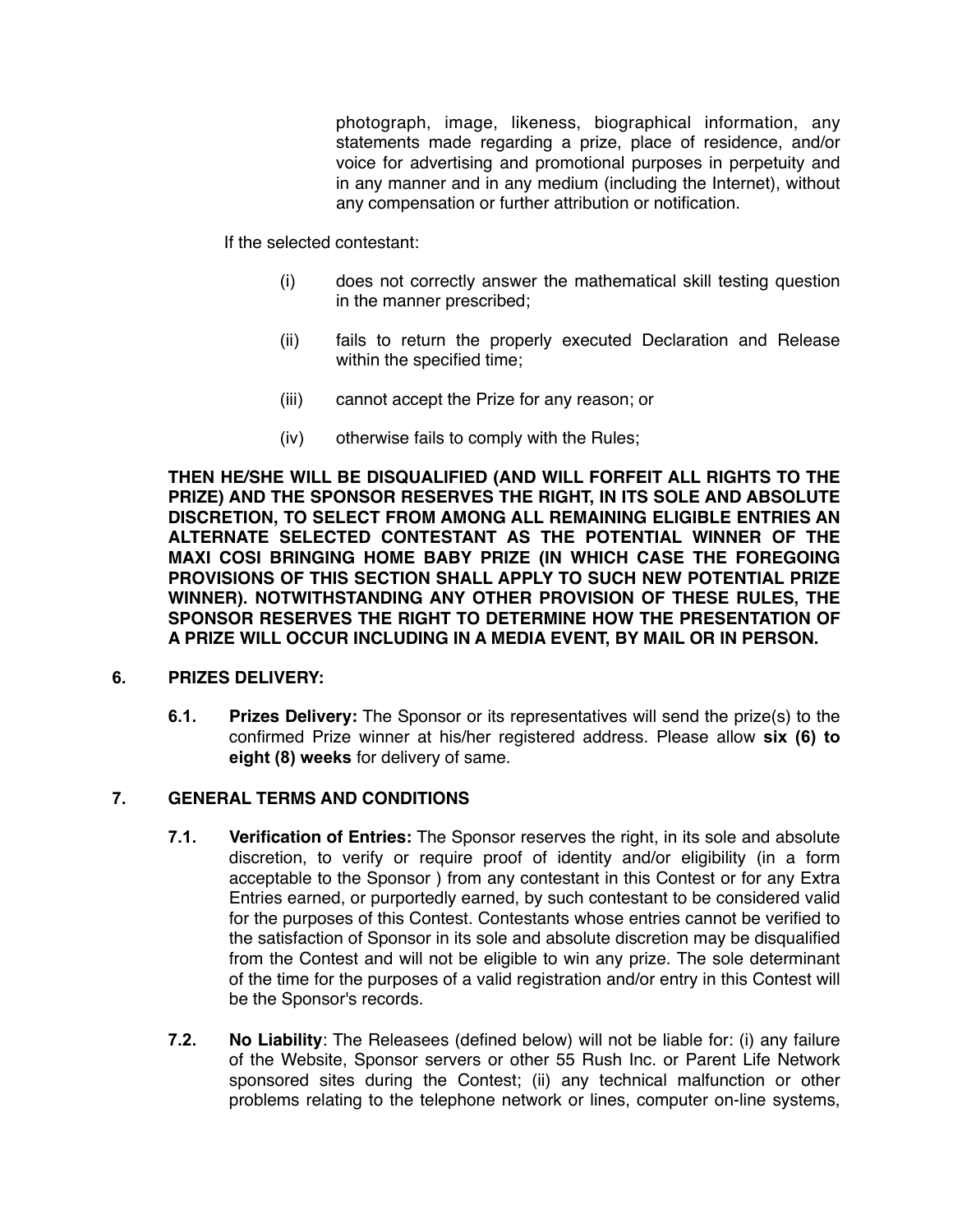servers, access providers, computer equipment or software; (iii) the failure of any entry, registration or Action to be received by the Sponsor for any reason including, but not limited to, technical problems or traffic congestion on the Internet or at any website, or mail disruption or delays; (iv) any injury or damage to a contestant's, or any other person's computer related to or resulting from participating or downloading any material in the Contest; and (v) any combination of the above.

## **7.3. Acceptance of Prizes:**

- **7.3.a)** All prizes must be accepted as awarded and are not transferable, assignable or convertible to cash (except in Sponsor or any prize supplier's sole and absolute discretion);
- **7.3.b)** The costs of everything not specifically stated as included in the prizes are the sole responsibility of the winner;
- **7.3.c)** If the winner does not utilize any part(s) of his/her prize, then any such part(s) not utilized will be forfeited in their entirety and nothing will be substituted in their place;
- **7.3.d)** Sponsor and each prize supplier reserves the right at any time to:
	- (i) Place reasonable restrictions on the availability or use of the prizes or any component thereof; and
	- (ii) Substitute a prize or a component thereof for any reason with a prize or a prize component of equal or greater value, including, without limitation, but solely at the Sponsor or any prize supplier's sole discretion, a cash award;
- **7.3.e)** By accepting a prize, the winner agrees to waive all recourse against the Releasees (as defined in Section 7.7) if the prize or a component thereof does not prove satisfactory, either in whole or in part.
- **7.4. Content Submission Requirements:** BY SUBMITTING ANY "CONTENT" TO EARN EXTRA ENTRIES, EACH CONTESTANT HEREBY REPRESENTS AND WARRANTS THAT THE CONTENT (AND EACH INDIVIDUAL COMPONENT THEREOF) COMPLIES WITH THESE RULES, ALL APPLICABLE LAWS (INCLUDING INTELLECTUAL PROPERTY LAWS) AND THE SUBMISSION REQUIREMENTS. THE RELEASEES (defined below in Section 7.7) WILL BEAR NO LIABILITY REGARDING THE USE OF ANY CONTENT (OR ANY COMPONENT THEREOF) BY THE SPONSOR. THE RELEASEES SHALL BE HELD HARMLESS BY THE CONTESTANT IN THE EVENT IT IS SUBSEQUENTLY DISCOVERED THAT THE CONTESTANT HAS DEPARTED FROM OR NOT FULLY COMPLIED WITH ANY OF THESE RULES.

Any Content submitted to the site must not contain: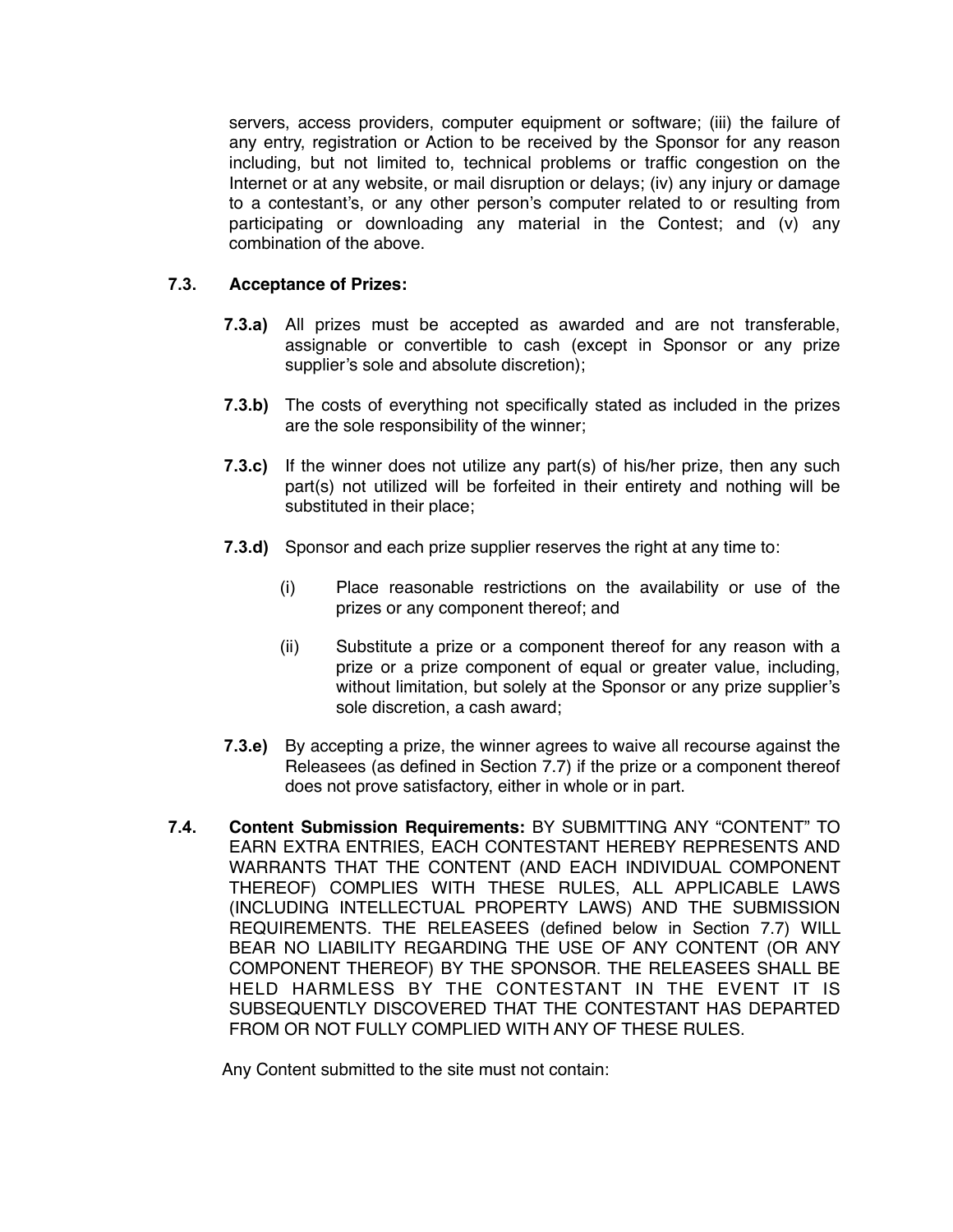- (i) material that is hateful, tortuous, defamatory, slanderous or libelous, that promotes bigotry, racism, hatred or harm against any group or individual or promotes discrimination based on race, gender, religion, nationality, disability, sexual orientation or age;
- (ii) any form of propaganda or inappropriate or offensive language; or
- (iii) material that violates or infringes another's rights, including but not limited to privacy, publicity or intellectual property rights, or that constitutes copyright infringement.

Prior to or after being posted on the Contest Website, each of the Sponsor, its promotional agency and designated Content moderator (each, a "**Reviewer**") reserves the right to initially screen every piece of Content. Any Content that a Reviewer deems, in its sole and absolute discretion, to violate the terms and conditions set forth in these Rules or any applicable law (including intellectual property laws) will be disqualified. Prior to being posted on the Contest Website, each Reviewer reserves the right, in its sole and absolute discretion, to edit or modify any Content, or to request a contestant to modify, edit and/or re-submit his or her Content, in order to ensure that the Content complies with these Rules, or for any other reason. If Content is deemed to be inappropriate, the contestant will receive an email notification from Sponsor indicating that the Content has not been posted or has been removed, and he/she will have an opportunity to resubmit his or her revised Content for consideration by a Reviewer. If a contestant has attempted to submit Content three (3) times and has been rejected each time, then the Sponsor reserves the right, in its sole and absolute discretion, to disqualify the contestant from participating in the Contest.

- **7.5. Number of Prizes/Winners:** By entering the Contest, each contestant acknowledges that the Sponsor shall not be required under any circumstances to award more prizes than the number of available prizes, as set out in these Rules.
- **7.6. Termination of Contest:** The Sponsor reserves the right, in its sole and absolute discretion, to void any entry and/or withdraw, suspend, amend or terminate this Contest in whole or in part (or to amend these Rules) in any way at any time without prior notice (but subject to applicable law and to the consent of the Regie des alcools, des course et des jeux), in the event of an error, technical problem, computer virus, bugs, tampering, unauthorized intervention, fraud, technical failure or any other cause beyond the reasonable control of the Sponsor that, in the Sponsor's sole discretion interferes with the proper conduct of this Contest as contemplated by these Rules, or in the event of any accident, printing, administrative, or other error or any kind, or for any other reason. Any attempt to deliberately damage any website or to undermine the legitimate operation of this Contest is a violation of criminal and civil laws and should such an attempt be made, the person will be automatically disqualified and the Sponsor reserves the right to seek remedies and damages to the fullest extent permitted by law.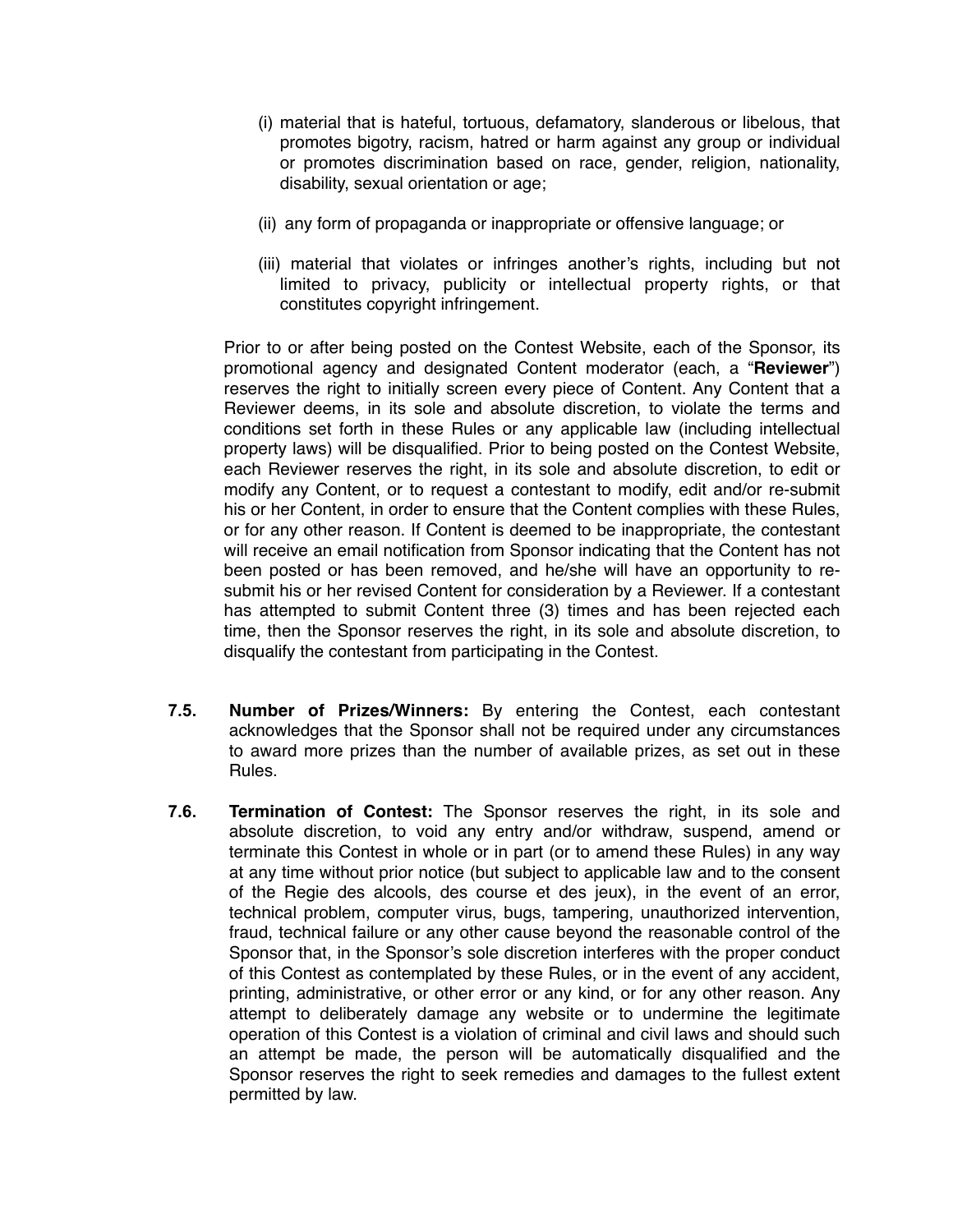The Sponsor reserves the right, in its sole and absolute discretion, and without prior notice, to adjust any of the dates and/or timeframes stipulated in these Rules, to the extent necessary, for purposes of verifying compliance by any contestant, entry, or vote with these Rules, or as a result of technical problems, or in light of any other circumstances which, in the opinion of the Sponsor, in its sole and absolute discretion, affect the proper administration of the Contest as contemplated in these Rules.

- **7.7. Release and Exclusion of Liability**. By entering or attempting to enter the Contest, each contestant and/or purported contestant agrees to release, discharge, and forever hold harmless the Contest Group Entities, and their respective officers, directors, employees, shareholders, agents and other representatives (collectively, the "**Releasees**") from any and all claims, actions, damages, demands, manner of actions, causes of action, suits, debts, duties, accounts, bonds, covenants, warranties, indemnities, claims over, contracts and liabilities of whatever nature or kind arising out of, or in connection with the contestant's participation or attempted participation in the Contest, compliance or non-compliance with these Rules and acceptance, use or misuse of any prize. The Releasees will not be responsible for lost, incomplete, late or misdirected entries or for any failure of the Contest website during the Contest Period, or for any technical malfunction or other problems with, any telephone network or lines, computer on-line systems, servers, access providers, computer equipment or software or for any technical problems or traffic congestion on the Internet or at any website, or any mail disruption or delay, or any combination of the foregoing, and will not be liable for any resulting injury or damage to any person or property arising from, or relating to, that person's or any other person's participation or attempted participation in the Contest.
- **7.8.** Name/Image of Winners and Content:
	- **7.8.a)** By entering the Contest or submitting Content for Extra Entries, each contestant:
		- (i) grants to the Sponsor, its affiliates, and the suppliers of prizes (collectively, "Licensees"), in perpetuity, a non-exclusive, irrevocable license to publish, display, reproduce, modify, edit or otherwise use (as the Licensees may in their sole discretion deem appropriate and without right of approval by the contestant) his/her submitted Content, in whole or in part, for advertising or promoting the Contest or for any other reason in any manner and in any medium (including the Internet), without any compensation or further attribution or notification, and waives his or her moral rights to such Content;
		- (ii) authorizes the Licensees to use, reproduce and/or publish in any related publicity, his/her name, photograph, image, likeness, biographical information, any statements they make regarding a prize, place of residence, and/or voice for advertising and promotional purposes in perpetuity and in any manner and in any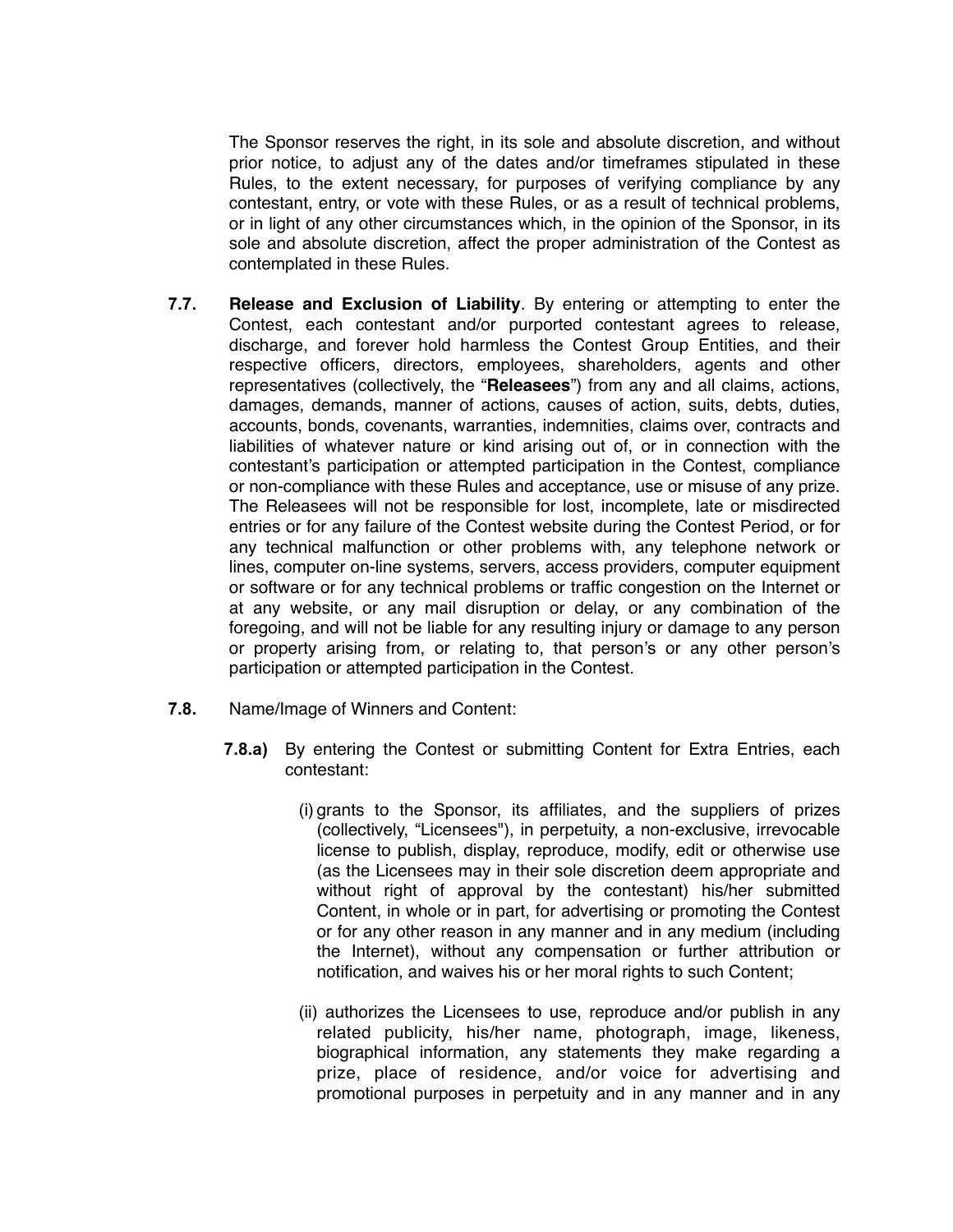medium (including the Internet), without any compensation or further attribution or notification;

- (iii) agrees that anything created by the Licensees which is derived from the contestant's Content, voice, photograph, image, likeness or any statements the contestant make regarding a prize, is owned by the Sponsor, its affiliates or prize suppliers, as applicable; and
- (iv) on his/her own behalf, and on behalf of his/her heirs, executors, administrators, personal representatives, successors and assigns, hereby release and discharge the Releasees (as defined above) from and against any and all claims (whether known or unknown, in law or in equity) that he/she or any of his/her heirs, executors, administrators, successors, or assigns may have or that may later accrue against any of the Releasees for any damages, losses, liabilities, costs, legal fees, expenses or injuries based on publicity rights, defamation, libel, slander, portrayal in a false light, invasion of privacy, copyright infringement, trademark infringement or any other intellectual property related cause of action arising out of or relating directly or indirectly in any way to the entry, a vote (if applicable) or use of his/her Content (if applicable), name, photograph, image, likeness, biographical information, any statements they make regarding a prize, place of residence, and/or voice.
- **7.8.b)** For greater certainty, the Sponsor, its promotional agency and/or the Reviewer reserves the right, in their sole and absolute discretion and at any time during the Contest, to modify, edit or remove any Content, or to request a contestant to modify or edit his or her Content, if a complaint is received with respect to the Content, or for any other reason. If such an action is necessary at any time, then the Sponsor reserves the right, in its sole and absolute discretion, to reset the entry count associated with the Content to zero (or, to whatever number the Sponsor deems appropriate in its sole and absolute discretion).
- **7.8.c)** Subject to subsection (i) above, if a contestant has any questions or does not wish the Sponsor to use any or all of his/her name, photograph, image, likeness, biographical information, any statements made regarding the prize, place of residence, and/or voice for purposes other than Contest administration, please contact the Sponsor by mail at 301-312 Adelaide St. W., Toronto, ON, M5V 1R2.
- **7.9. Dispute**  In the event of a dispute regarding who submitted an entry, entries, will be deemed to have been submitted by the authorized account holder of the email address submitted at the time of entry. "**Authorized account holder**" is defined as the person who is assigned an email address by an internet provider, online service provider, or other organization (e.g. business, educational institute, etc.) that is responsible for assigning email addresses for the domain associated with the submitted email address. A contestant may be required to provide proof that he/she is the Authorized account holder of the email address